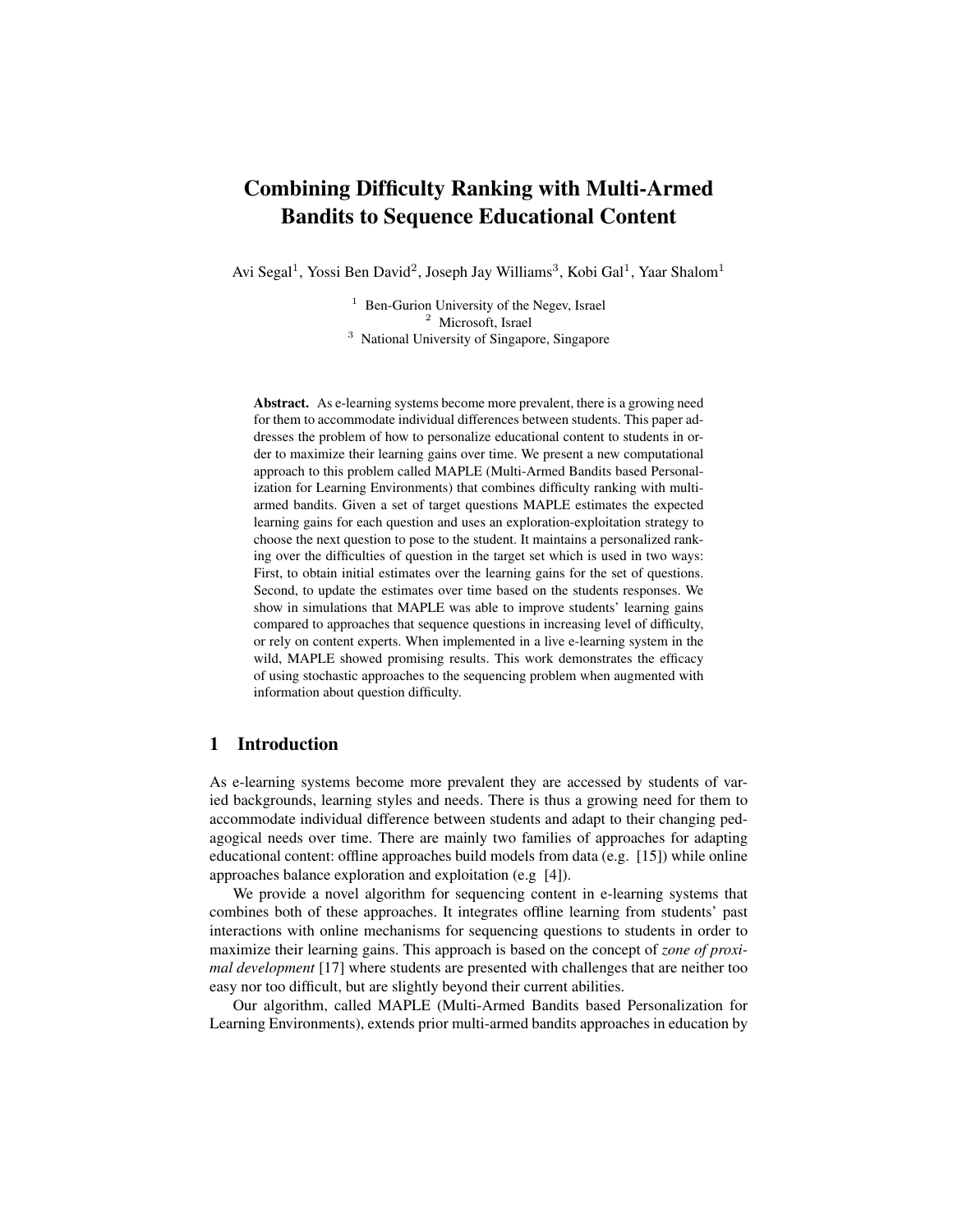explicitly considering question difficulty when initializing the online behavior of the algorithm and when updating its behavior over time. MAPLE treats successful and failed question attempts differently and becomes "conservative" (i.e. decreases exploration and increases weights of easier questions) when students fail under the (pedagogically guided) assumption that repeated errors are detrimental to students' learning [13].

We first evaluated MAPLE in a simulation environment comparing its performance to a variety of sequencing algorithms, including an approach that sequenced questions according to educational expert guidelines, an approach based only on personalized difficulty ranking, and a multi-armed bandit approach without personalized difficulty ranking initialization. MAPLE outperformed all other approaches for average and strong simulated students while showing the need for further tuning for weak simulated students.

We then implemented MAPLE in the wild in an existing e-learning system in a school with 7th grade students. MAPLE's performance was compared to two other sequencing algorithms already implemented in the e-learning system: an approach that sequenced questions according to educational expert guidelines and a state of the art Bayesian Knowledge Tracing based algorithm [6]. We found that our proposed approach showed promising results compared to the existing educational expert approach and the BKT based approach. Moreover, students reported being more satisfied with the questions posed to them by MAPLE.

The contribution of this paper is two-fold. First, we present a novel algorithm for sequencing questions to students in e-learning that extends multi-armed bandits with personalized difficulty ranking information. Second, we show the potential of the algorithm in simulations and in field trials in the wild.

# 2 Related Work

Our work relates to past research on using historical data to sequence content to students, and to work on multi-armed bandits for online adaptation of educational content.

Several approaches within the educational artificial intelligence community have used computational methods for sequencing content to students. Pardos and Heffernan [11] inferred order over question presented to students by predicting their skill levels using Bayesian Knowledge Tracing (BKT) [5]. They showed the efficacy of their approach on simulated data as well as on a test-set comprising random sequences of three questions. Ben David et al. [6] developed a BKT based sequencing algorithm. Their algorithm (which we refer to in this paper as YBKT) uses knowledge tracing to model students' skill acquisition over time and sequence questions to students based on their mastery level and predicted performance. It was shown to enhance student learning beyond sequencing designed by pedagogical experts.

Champaign et al. [3] used a peer-based approach for content sequencing in an intelligent tutor system by computing similarities between students and choosing questions that provide best benefits for similar students, measured by similar average performance on past questions. Segal et al. [15] developed EduRank, a sequencing algorithm that combines collaborative filtering with social choice theory to produce personalized learning sequences for students. The algorithm constructs a difficulty ranking over ques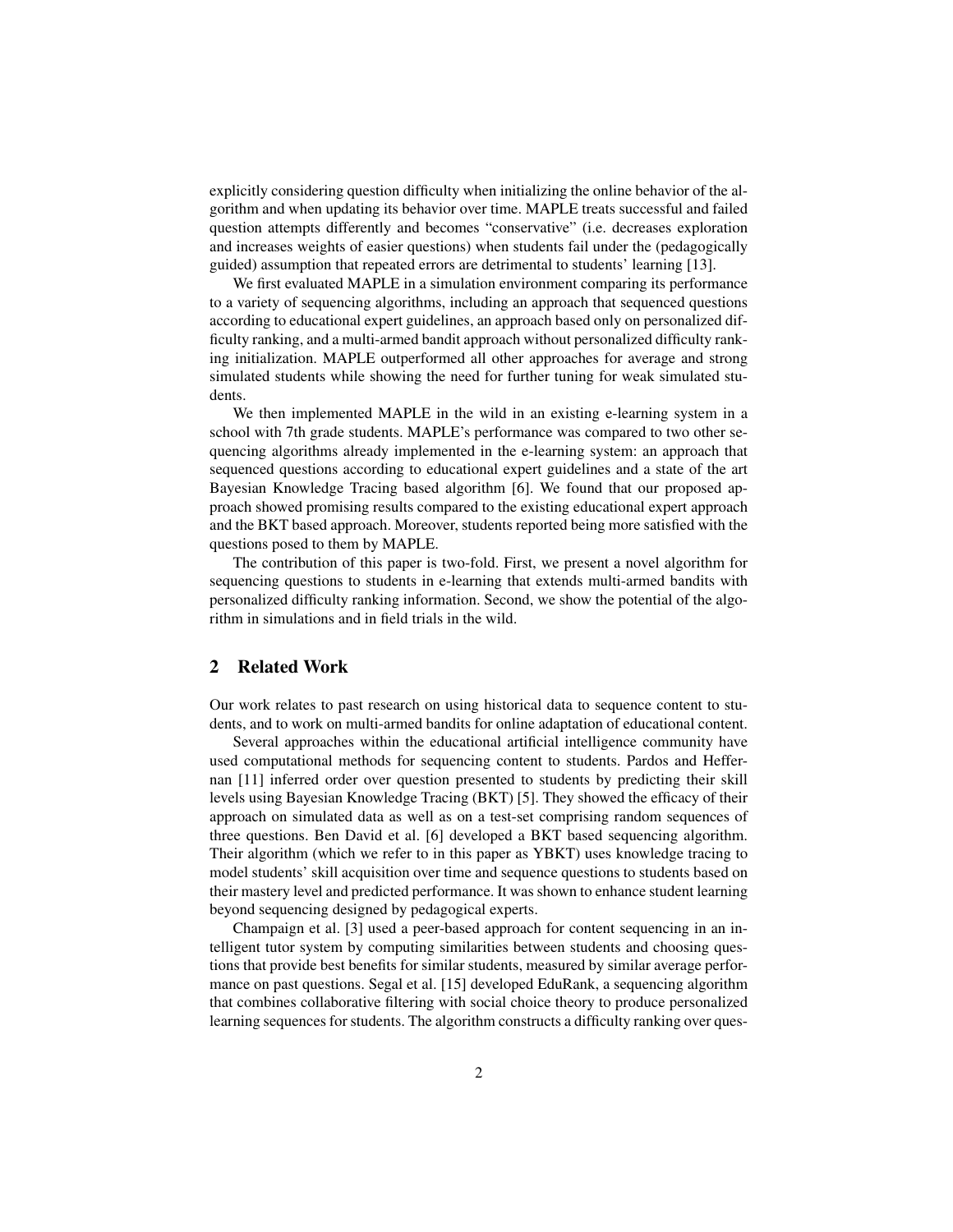tions for a target student by aggregating the ranking of similar students when sequencing educational content.

Multi-armed bandits provides a fundamental model for tackling the "explorationexploitation" trade off [16, 2]. Xu et al. [19] used bandits to identify which sequences of courses lead students to obtain maximal GPAs. Lan and Baraniuk [8] used sparse factor analysis with bandits to identify sequences of educational content that could maximize students performance on subsequent assessments. Lomas et al. [9] showed how bandits can be used to search a large space of design decisions in creating educational games. Williams et al. [18] used Thompson Sampling to identify highly rated explanations for how to solve Math problems, and chose priors that assumed that every explanation was equally rated. Clement et al. [4] used human experts' knowledge to initialize a multi-armed bandit algorithm called EXP4, that discovered which activities were at the right level to push students learning forward. In our work we do not rely on human experts, but rather use personalized difficulty rankings to guide the initial exploitation and update steps of our algorithm.

### 3 Problem Formulation and Approach

We consider an e-learning setting with a group of students  $S$  and a set of practice questions Q. At each time step in the practice session, a computer agent A needs to choose a question in  $Q$  to present to the student. The agent sequencing problem requires choosing at each time step the next question to present to the student so as to maximize her learning gains over the length of the practice session. The goal is to present students with challenging problems while ensuring a high likelihood that they will be able to solve these problems.

Our approach to solving the problem, called MAPLE, maintains a belief distribution over the expected learning gains to the student for solving each of the questions in Q. This belief distribution is initialized with a personalized difficulty ranking over the questions in  $Q$ . The algorithm samples the next question to the student from this distribution and updates it at each time step given the student's performance on the question and its inferred difficulty to the student.

MAPLE implements an exploration policy similar to the one that is used by the EXP4 algorithm [1, 4]. This approach maintains a belief distribution over questions that is proportional to how much learning gain each question is expected to provide. Weights are decreased or increased based on how difficult a question is and whether the student successfully solves the question or not. When a student successfully solves a question, weights are adjusted to make harder questions more likely to be presented, and explore a broader range of questions. When a student fails to solve a question, weights are adjusted to make easier questions more likely to be presented, and explore a narrower set of questions. The weights are initialized to reflect the inferred difficulty level for the student.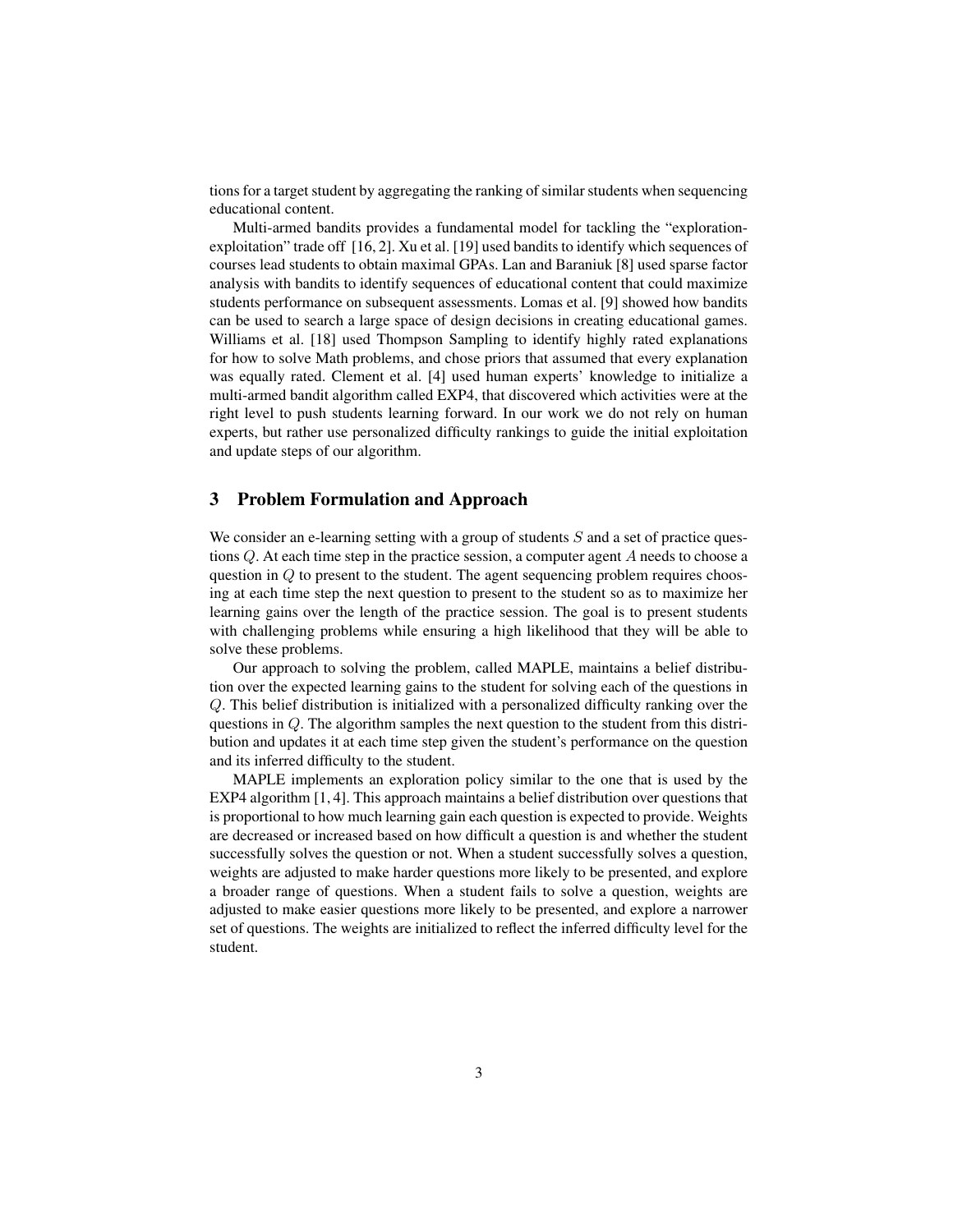#### Algorithm 1: The Maple Approach

Data: Set of students S. Set of N questions Q. Passing grade threshold  $\eta$ , exploration rate  $\gamma$ . Normalization factors  $\alpha_1, \ldots, \alpha_4$ . For each student in S, a partial difficulty ranking  $\succ_k$  over  $T_k \subseteq Q$ . Target student  $s_i \in S$ . **Result:** Next question  $q_s \in Q$  to present to student  $s_i$ . Step 1: Initialization: 1. For each student in S: - Compute difficulty ranking  $\succ_l$  for all  $q_l \in Q$  $-w_1 > \ldots > w_N =$  initialize\_weights( $\succ_l$ ) Step 2: Get Next Question: 2. For each  $j = 1, \ldots, N$ : - Calculate new weight:  $\pi_j = w_j (1 - \gamma) + \epsilon_j \gamma$ ,  $\epsilon_j \sim U(-1, 1)$ - Normalize:  $\pi_j = \frac{\pi_j}{\sum_{j=1}^N \pi_j}$ 3. Choose question  $q_s$  randomly, with respect to question weights  $\pi_j$ 4. return  $q_s$ Step 3: Update Question Grade: 5. Get student grade  $g_s$  after solving question  $q_s$ 6. reward  $R = g_s - \eta$ 7. if  $g_s > \eta$  then – Increase weights for questions more difficult than  $q_s$ :  $w_j = \alpha_1 e^R w_j$ , for  $j = s + 1, \ldots, N$ – Increase exploration factor:  $\gamma = \alpha_2 \gamma$ 8. else – Decrease weights for questions more difficult then  $q_s$ :  $w_j = \alpha_3 e^R w_j$ , for  $j = s + 1, \ldots, N$ – Decrease exploration factor:  $\gamma = \alpha_4 \gamma$ end if 9. For each  $j = 1, \ldots, N$ : - Normalize:  $w_j = \frac{w_j}{\sum_{j=1}^N w_j}$ 

Algorithm 1 formalizes the MAPLE approach. The input to the algorithm is a set of students  $S$  each with known solutions over a set of questions in  $Q$ , a target student s<sub>i</sub> and a set of initialization parameters which include  $\eta$ , a passing grade threshold,  $\gamma$ , the exploration factor, and  $\alpha_1, \ldots, \alpha_4$ , normalization factors. The algorithm returns the next question  $q_s$  to present to student  $s_i$ .

The algorithm includes 3 steps: (1) The initialization step is performed once at the beginning of execution to obtain a personalized difficulty ranking for each student. During initialization the algorithm computes a difficulty ranking over questions per student. We used the EduRank approach for this purpose and describe it in the next section. Next, the question weights  $w_i$  are initialized with values using a softmax function, with higher weights corresponding to easier questions per the difficulty ranking. As students solve questions and succeed or fail, these weights are updated for each student.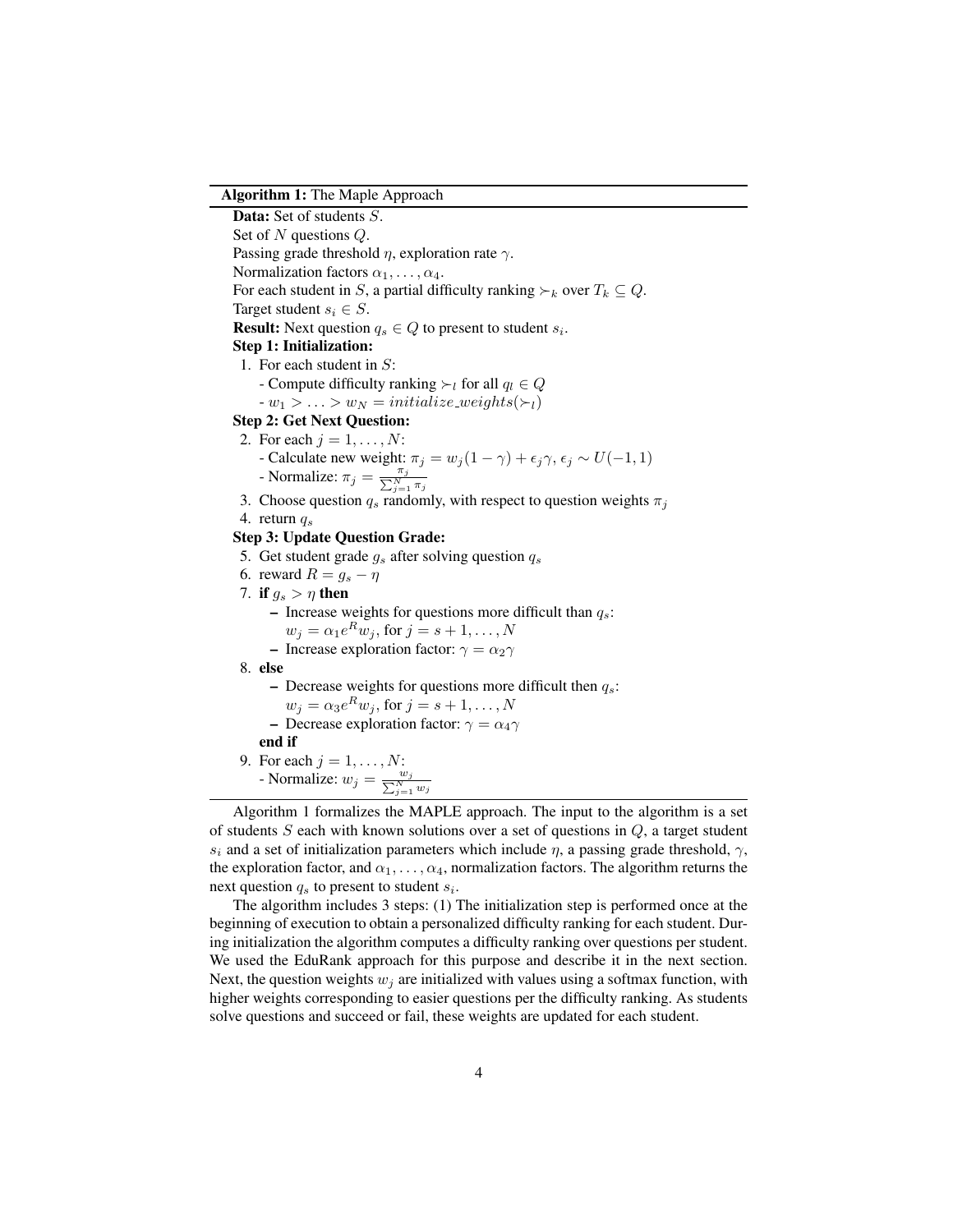(2) Next Question Selection: performed at each time step by the agent to choose the next question to present to the student. For this step MAPLE uses the distribution weights computed for the student. The algorithm first adds an exploration component per weight  $w_j$  (line 2) generating new weights  $\pi_j$ , and then chooses the next question with respect to the  $\pi_j$  weights (lines 3,4).

(3) Update Question Grade: performed at each time step after the question was presented to the student and her solution grade was obtained. In line 6, a reward value  $R$ is computed to reflect the magnitude of student's success or failure in the question with respect the the threshold value  $\eta$ . In line 7, the case of a successful solution is treated  $(\text{grade} > \eta)$ : in this case, the exploration factor is increased, and weights of harder questions for this student are also increased proportionally to the reward value  $R$ . Thus, the probability of the student to get harder questions on next attempts increases, as well as the algorithm willingness to "take risks" (exploration factor). On the final step, 9, weights are re-normalized on the unit scale. To summarize the update step, MAPLE weights update reflects the change in the algorithm's estimation as to the suitability of each question for the student based on expert guidelines. Nonetheless, the stochastic nature of the algorithm enables exploration of additional sequencing alternatives. We now move to describe our simulation and field trial results.

# 4 Simulations with Synthesized Data

We performed a set of simulations to compare four different sequencing algorithms:

(1) The *MAPLE* approach which used the EduRank [15] algorithm for difficulty ranking. EduRank considers the history of students' actions in the system (including their grades and retries) and uses collaborative filtering [14] and voting aggregation approaches [10] to compute a personalized difficulty ranking over questions. MAPLE's parameters for simulations were set empirically except for  $\eta$  (the passing grade threshold) which was determined by an educational expert.

(2) The *Ascending* approach sequenced questions according to an absolute difficulty ranking that was determined by pedagogical experts. Questions were labeled into one of 5 groups (from easy to hard) according to difficulty level. The algorithm selects questions in the following temporal order: The first 10% of questions presented to students are level 1 questions (easiest level), followed by 20% questions from level 2, 30% questions from level 3, 30% questions from level 4 and 10% questions from level 5 (hardest level). This is the main sequencing approach used to sequence questions to students in the e-learning system tested in a school in the next section.

(3) The *EduRank* approach provided a personalized difficulty ranking over questions for each student. Questions were sequenced from EduRank's easiest estimated question to its hardest estimated question per student.

(4) The *Naive Maple* approach sequenced questions using the multi-armed bandit algorithm with random weights initialization (without the EduRank based difficulty ranking component).

The algorithms were evaluated by comparing their performance in simulation. We model questions in the simulation using a  $\langle$ skill,difficulty $\rangle$  pair; students are modeled as a vector of skill values for each question type.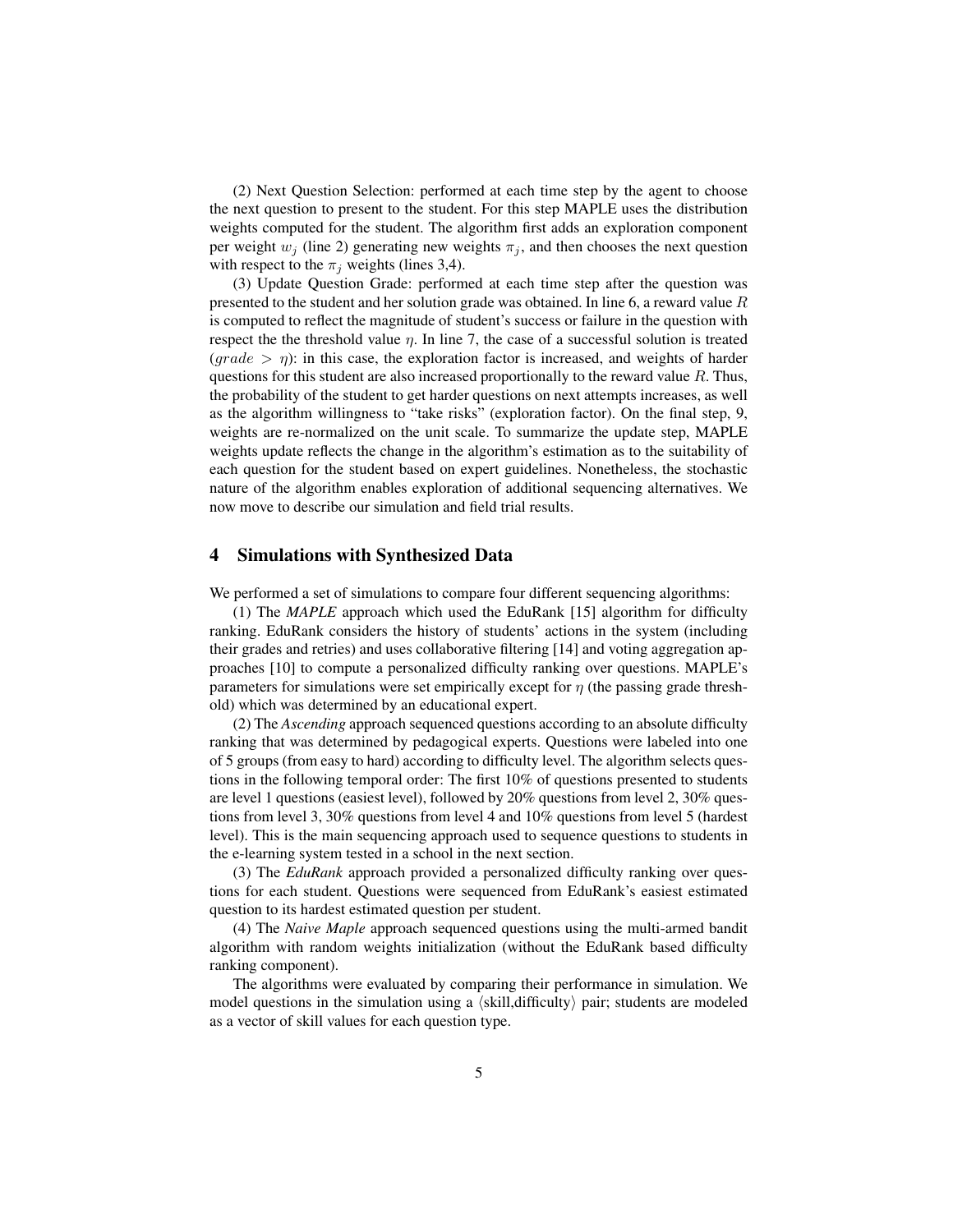We now describe the details of the student model during simulation. The probability of a student to successfully solve a question is based on Item Response Theory [7] and is as follows:

$$
p(success) = \frac{1}{1 + e^{\theta \cdot (ql - sl)}}\tag{1}
$$

where  $\theta$  is a constant influencing the shape of the probability distribution. The student's probability of learning is based on the difference between her skill level sl and the level of the question  $q_l$ . To reflect the fact that students may differ in their answers due to factors beyond their skill level (e.g. guessing and slipping, affect condition) we add a stochastic component to Equation 1. Thus, our student model behaves according to:

$$
p(success) = \beta \cdot \frac{1}{1 + e^{\theta \cdot (ql - sl)}} + (1 - \beta) \cdot \epsilon_u \tag{2}
$$

Where  $\beta$  is a constant controlling the impact of the stochastic component and  $\epsilon_u$  is drawn from a uniform distribution in the range [0,1].

Lastly we describe how the student skill level is updated upon solving a question. Intuitively, the skill level improves significantly following a correct response to a hard question when the student had a low level in that skill before answering the question. Similarly, the skill estimation was probably most exaggerated when the student failed in solving an easy question while having a high skill level before answering the question.

This leads to the following skill update rules: If the student is successful in solving the question, i.e. her grade is greater than predefined value  $\eta$ , her skill level is updated according to:

$$
sl = sl + \delta_1 \cdot ql \cdot (1 - sl) \tag{3}
$$

Otherwise, her skill level is updated according to:

$$
sl = sl - \delta_2 \cdot (1 - ql) \cdot sl \tag{4}
$$

The parameters  $\theta$ ,  $\beta$ ,  $\delta_1$ ,  $\delta_2$  are determined empirically. The parameter  $\eta$  is determined by an educational expert and was set to 0.7.

In the simulations each algorithm was run with a group of 1000 students, and was required to sequence 200 questions for each student. Each question belonged to one of 10 possible skills, uniformly distributed. We generated questions according to an absolute difficulty level, uniformly distributed between 1 (easiest), and 5 (hardest). Students' initial competency level in each skill were also uniformly distributed between 0 (no skill knowledge) and 1 (full knowledge of skill). All the sequencing algorithms had access to "historical" data generated by the simulation engine in a pre-simulation step so they can build their internal models. This data contained 1000 students each solving 500 randomly selected questions.

We now describe key simulation results. We start by looking at MAPLE's sequencing behaviour. Figure 1 shows how MAPLE adapted the question difficulty as time progressed. The x-axis presents the time and the y-axis presents the number of questions of a given difficulty level that were presented to students in that time frame. The colors represent five difficulty levels ranging from easy (level 1) to hard (level 5). We can see that MAPLE started with offering easy questions to most students and then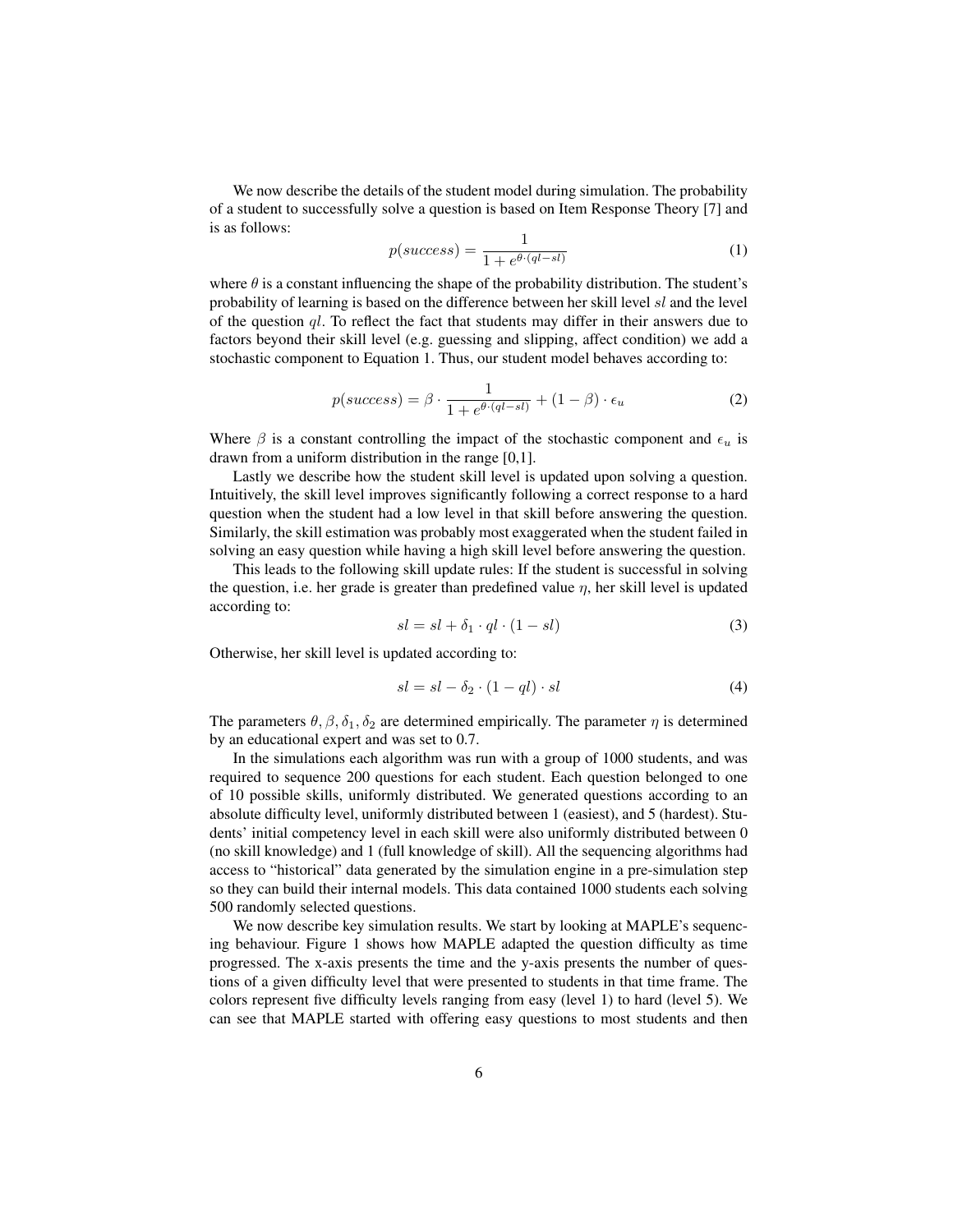moved to propose more difficult questions while at the same time continuing to propose easy questions for a long time. This behaviour demonstrates the adaptive nature of MAPLE and was not observed in the other conditions tested. Specifically, EduRank used mostly easy questions and was not able to adapt harder questions to students while Naive Maple did not exhibit adaptive behavior for the questions in the practice set. (For longer practice sets the algorithm may show adaptive behavior).



Fig. 1: MAPLE questions sequencing

To better understand MAPLE's adaptation behavior we next look at 3 different student groups: weak students (with initial skill competency levels under 0.33), average students (with initial skill competency levels in the range [0.33, 0.67]), and strong students (with initial skill competency levels above 0.67). Figure 2 shows MAPLE's behavior for the 3 types of students and the 5 types of questions. We can see that for weak students, MAPLE kept proposing easy questions for a long time and refrained from proposing hard questions. For strong students, MAPLE begun proposing more difficulty questions earlier while reaching the hardest questions during the 200 questions session. And for average students, MAPLE took a middle way approach focusing on questions with average difficulty level while challenging some students with more difficult questions.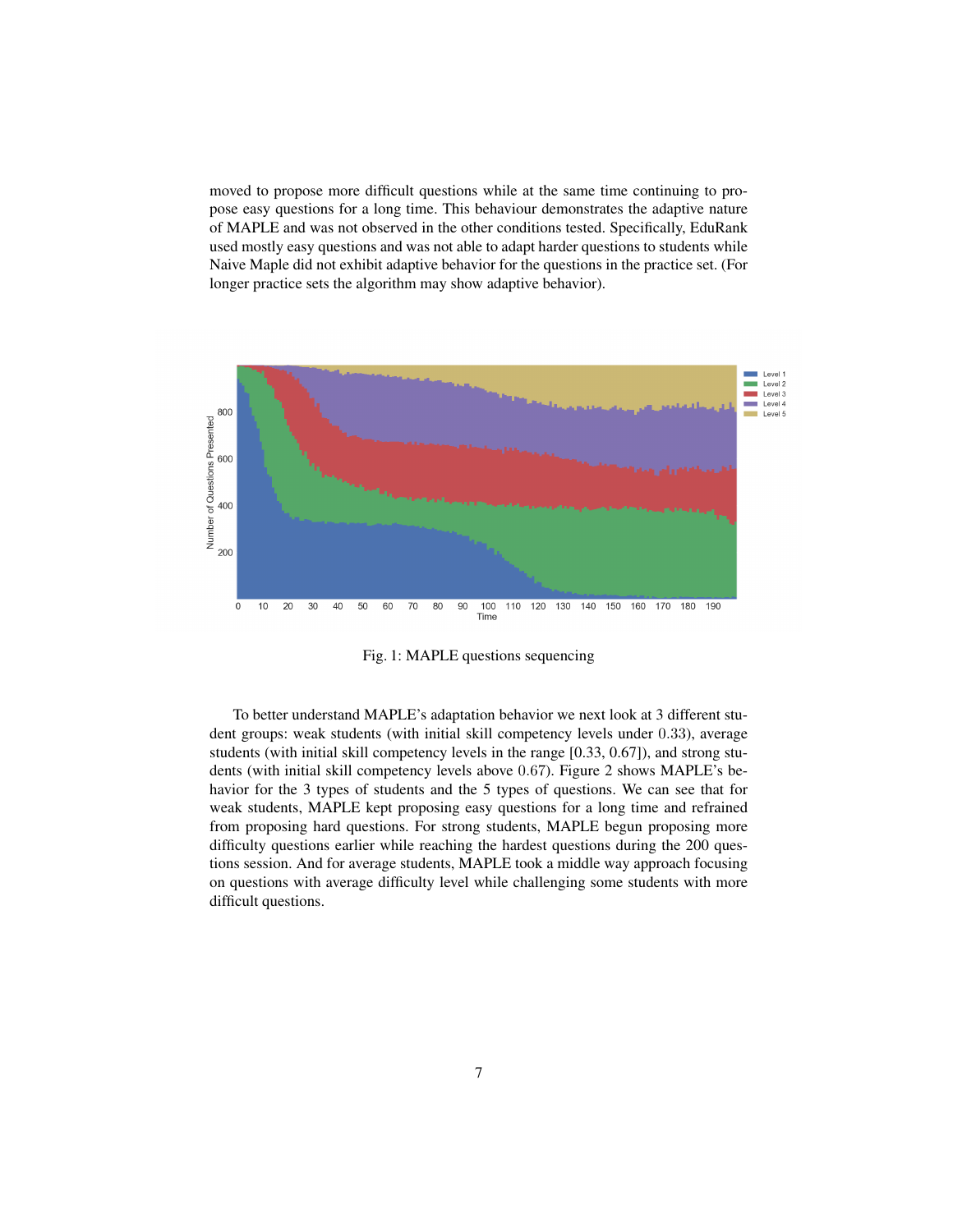

(a) Weak Students



(b) Average Students



Fig. 2: MAPLE's question sequencing for different student types.

Finally, we look at the skill level progression during simulation for the 3 student types in the 4 algorithms tested. Figure 3 shows the skill level progression of the different student types at each simulation step, for each algorithm. We can see that for strong and average students MAPLE outperformed the other three algorithms through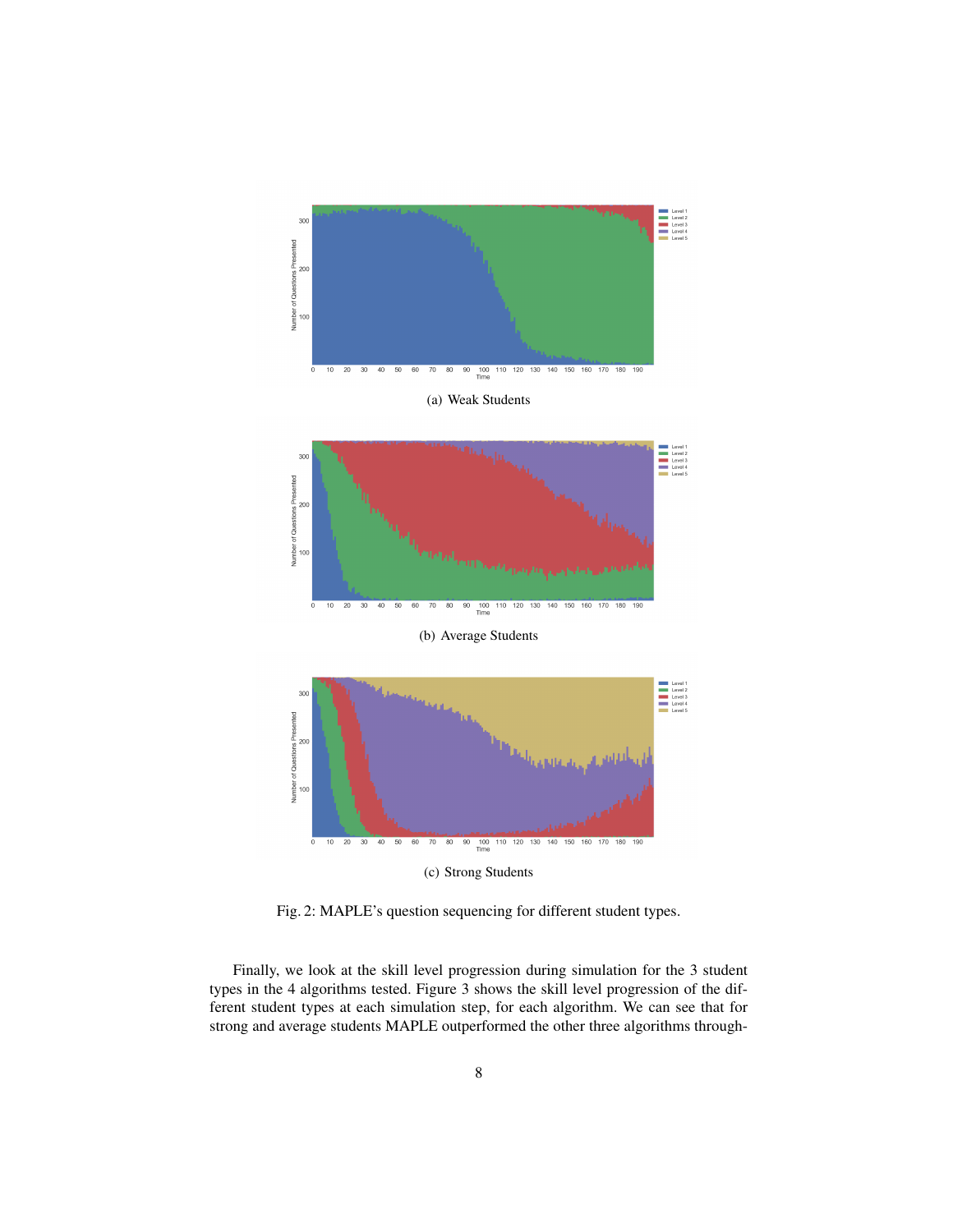out the practice session. Both EduRank which relies only on the difficulty information and Naive Maple which relies only on the multi-armed bandit approach presented lower results. For weak students we can see that the Ascending and Naive Maple approaches failed altogether, probably since they offered questions that are too hard for these students. Both MAPLE and EduRank presented initial good progress but then experienced a decline in the estimated skill level. This implies that MAPLE's adaptation scheme needs to be improved for this segment of students to offer less challenging questions.



Fig. 3: Skill level progression per algorithm and student type.

### 5 Deployment and Evaluation in the Classroom

We next moved to conduct a field study in the wild where students used different sequencing approaches as part of their curriculum work in class (and not in a laboratory setting). The MAPLE algorithm was implemented in an e-learning system used for Math education. In this system, K-12 students practice solving Math questions in various skill areas matching their curriculum studies. The study compared MAPLE in one school with 7th grade students, to two other existing sequencing algorithms already available in the e-learning system. The experiment was conducted between May 9th 2017 and June 19th 2017 (end of school year). The students were randomly divided into 3 cohorts: (1) MAPLE Sequencing: Students in this group received questioned sequenced by the MAPLE algorithm when practicing with the system. (2) YBKT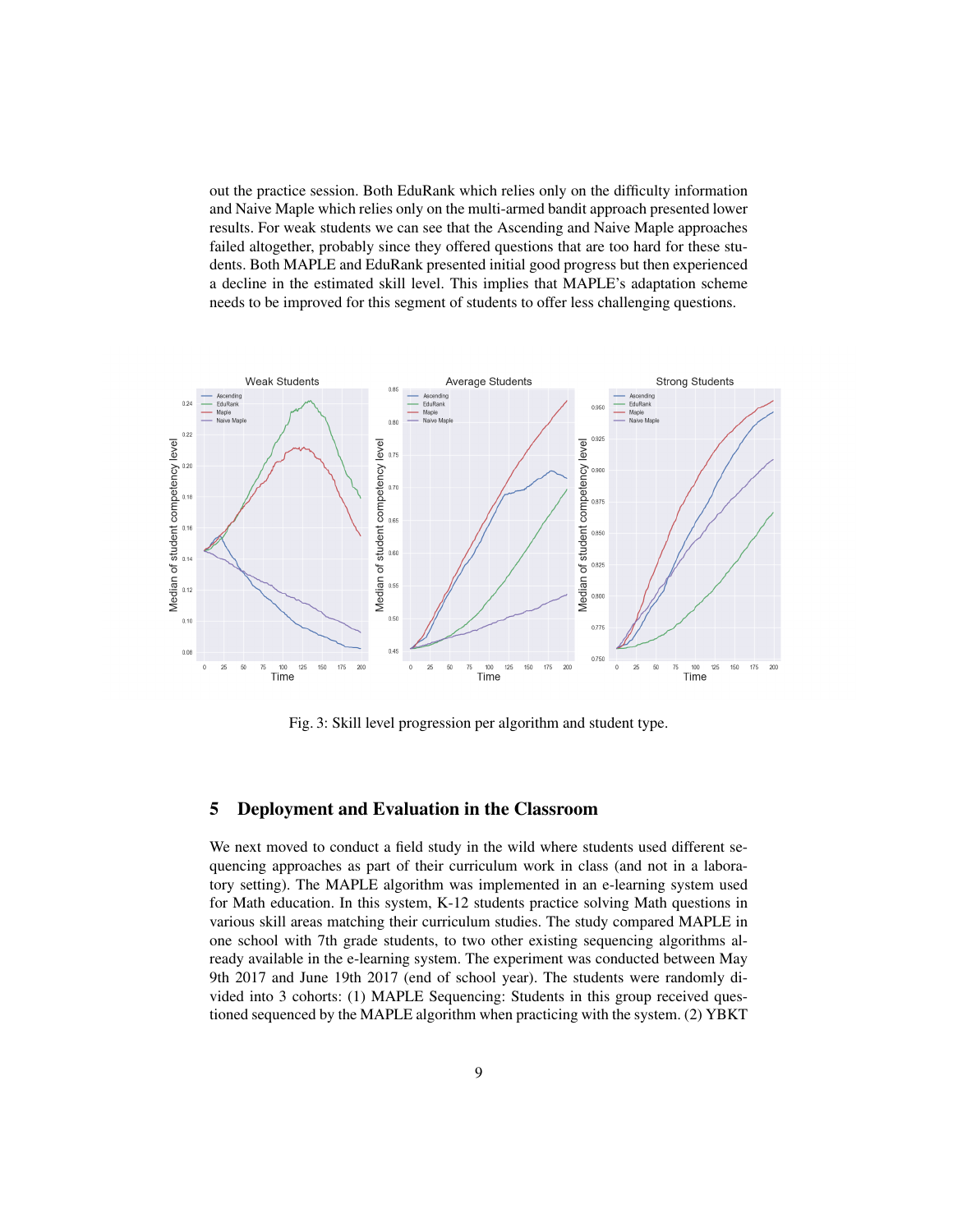Sequencing<sup>1</sup>: students in this group received questioned sequenced by the Bayesian Knowledge Trace based algorithm proposed by Ben David et al. [6]. This sequencing approach always chooses the next question from the available skill set in a deterministic manner. (3) Ascending Sequencing: students in this group received questions sequenced by the Ascending algorithm described earlier.

All students in the experiment were initially exposed to a pretest session. In this session they solved 10 pretest questions that were hand picked by a pedagogical expert. The hand picked questions matched the expected level of 7th graders at that stage in the academic year. Ninety two students solved the pretest questions and there was no statistically significant difference between the three groups in the average score on this preliminary test. We thus concluded that the students in each group exhibited similar knowledge baselines of the material at hand.

The students then engaged in multiple practice sessions in the e-learning system for the next 35 days, solving 10 assignment questions at each such practice session. For each cohort, assignment questions were sequenced by the cohort's respective algorithm (i.e. MAPLE, YBKT or Ascending). At the end of this period, students were asked to complete a post test session, solving the same questions (in the same order) as in the pretest session. Twenty eight students completed the post test session. We attribute the decrease in students' response from pretest to post test to the pending end of the academic year (there was no difference in the dropout rates across the 3 cohorts).

| Cohort       | Time per Question (sec) Average Grade |       |
|--------------|---------------------------------------|-------|
| Ascending    | 6.49                                  | 43.76 |
| <b>MAPLE</b> | 10.69                                 | 71.28 |
| <b>YBKT</b>  | 12.86                                 | 67.08 |

Table 1: Post test results per cohort: time per question and average grade.

Breaking up results by the sequencing algorithms, Table 1 shows students' average grade and time spent on post-test questions, while Table 2 shows the pre- to post- test change. As measured by post test grades, students assigned to the MAPLE condition achieved higher post test results than students assigned to the Ascending condition or to the YBKT condition. This effect is also evident when observing the pre- to posttest change in grades. Students assigned to the MAPLE condition learned more than students assigned to the Ascending condition or to the YBKT condition. We note that further field trials with larger student groups are needed to evaluate statistical significance.

In addition to objective measures of learning, we examined students' satisfaction from interacting with the various sequencing approaches. Students rated their degree of agreement on a 3 point scale  $((1)$  I do not agree  $(2)$  I partially agree  $(3)$  I strongly agree) with ten statements about issues like the system helpfulness, ease of use, adaptivity,

<sup>&</sup>lt;sup>1</sup>We note that the YBKT code was not available to us for the simulations.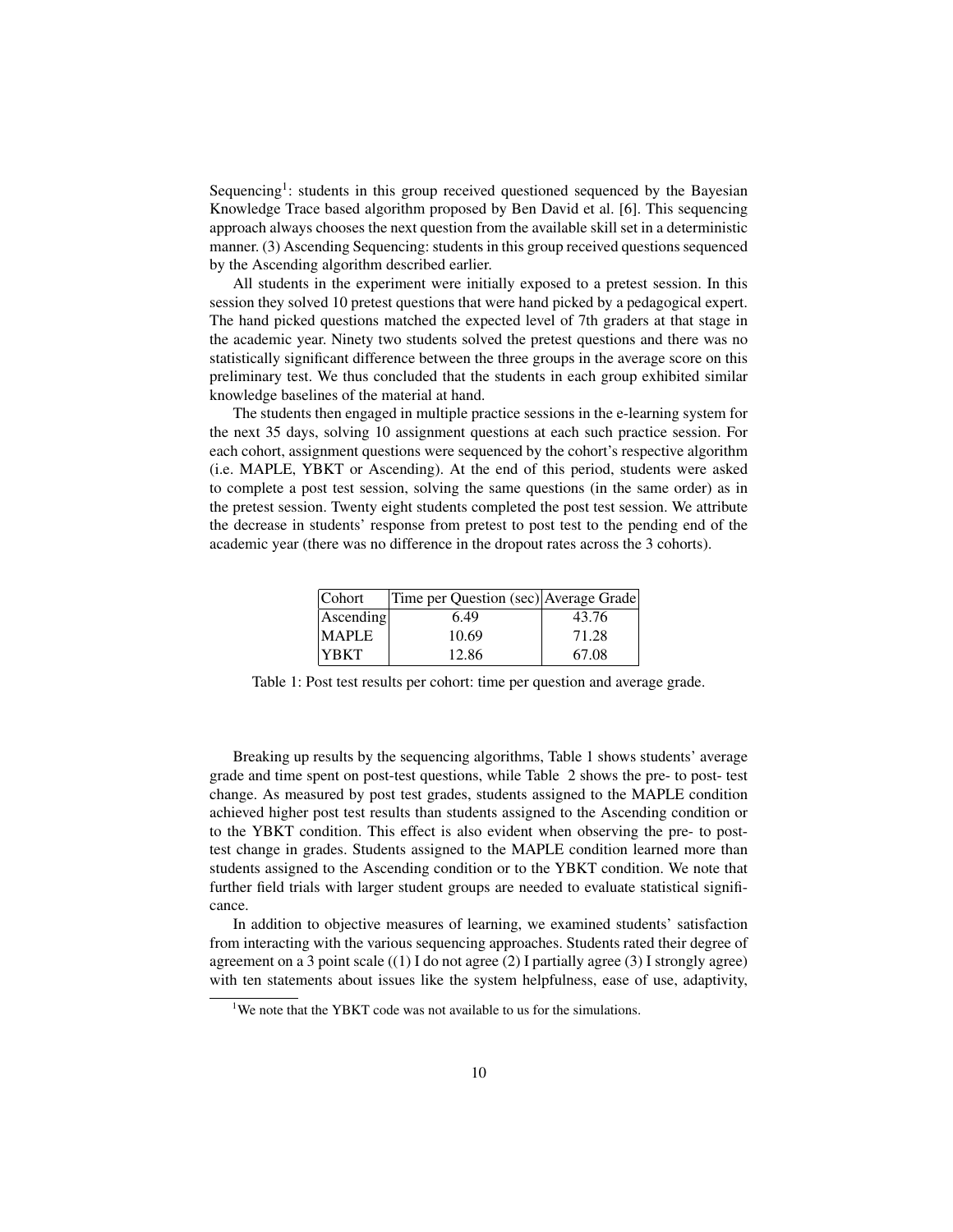match to class material, and future appeal. Students using the MAPLE sequencing algorithm demonstrated higher satisfaction as represented by their answers to the subjective experience questions. The average score on the agreement with positive characteristics of the system was significantly different across the three conditions, with the highest score for the MAPLE algorithm at 2.39, compared to the Ascending algorithm (2.23) and the YBKT algorithm (2.20) (one way Anova,  $p < 0.05$ ).

| Cohort       | Time per Question Diff Average Grade Diff |         |
|--------------|-------------------------------------------|---------|
| Ascending    | $-9.2$                                    | $-2.83$ |
| <b>MAPLE</b> | $-9.12$                                   | 4.99    |
| <b>YBKT</b>  | $-8.65$                                   | 1.26    |

Table 2: Change from pre-test to post-test: time per question and average grade.

### 6 Conclusion

We have provided a new computational method called MAPLE for sequencing questions to students in on-line educational systems. MAPLE combines difficulty ranking based on past student experiences with a multi-armed bandit approach using these difficulty rankings in on-line settings. We tested our approach in simulations and verified its adaptive nature and its learning gain results compared to other algorithms as measured by the simulated skills' improvement. We then performed a live experiment in the wild running MAPLE in a classroom in parallel to two baseline algorithms. We found that our proposed approach presented promising results in students' performance and satisfaction.

We mention several limitations of our work and subsequent suggestions for future work. First, the simulation results showed that MAPLE's performance needs to be fine tuned for weaker students. We plan to further investigate this issue in a followup research. Second, our student simulation model is IRT based [7] with assumptions taken about the behaviour of skill progression. While these assumptions follow past work (see [4]), one can consider other skill progression assumptions as well as other models for student simulation (e.g. Performance Factor Analysis [12]). We plan to extend the simulation code with other students' models. Finally, we had a small number of students performing the post test in the field experiment and plan to run larger scale field trials in future work to verify significance.

## References

- 1. Peter Auer, Nicolo Cesa-Bianchi, Yoav Freund, and Robert E Schapire. The nonstochastic multiarmed bandit problem. *SIAM journal on computing*, 32(1):48–77, 2002.
- 2. Sebastien Bubeck, Nicolo Cesa-Bianchi, et al. Regret analysis of stochastic and nonstochas- ´ tic multi-armed bandit problems. *Foundations and Trends* ( $\hat{R}$ ) in Machine Learning, 5(1):1– 122, 2012.